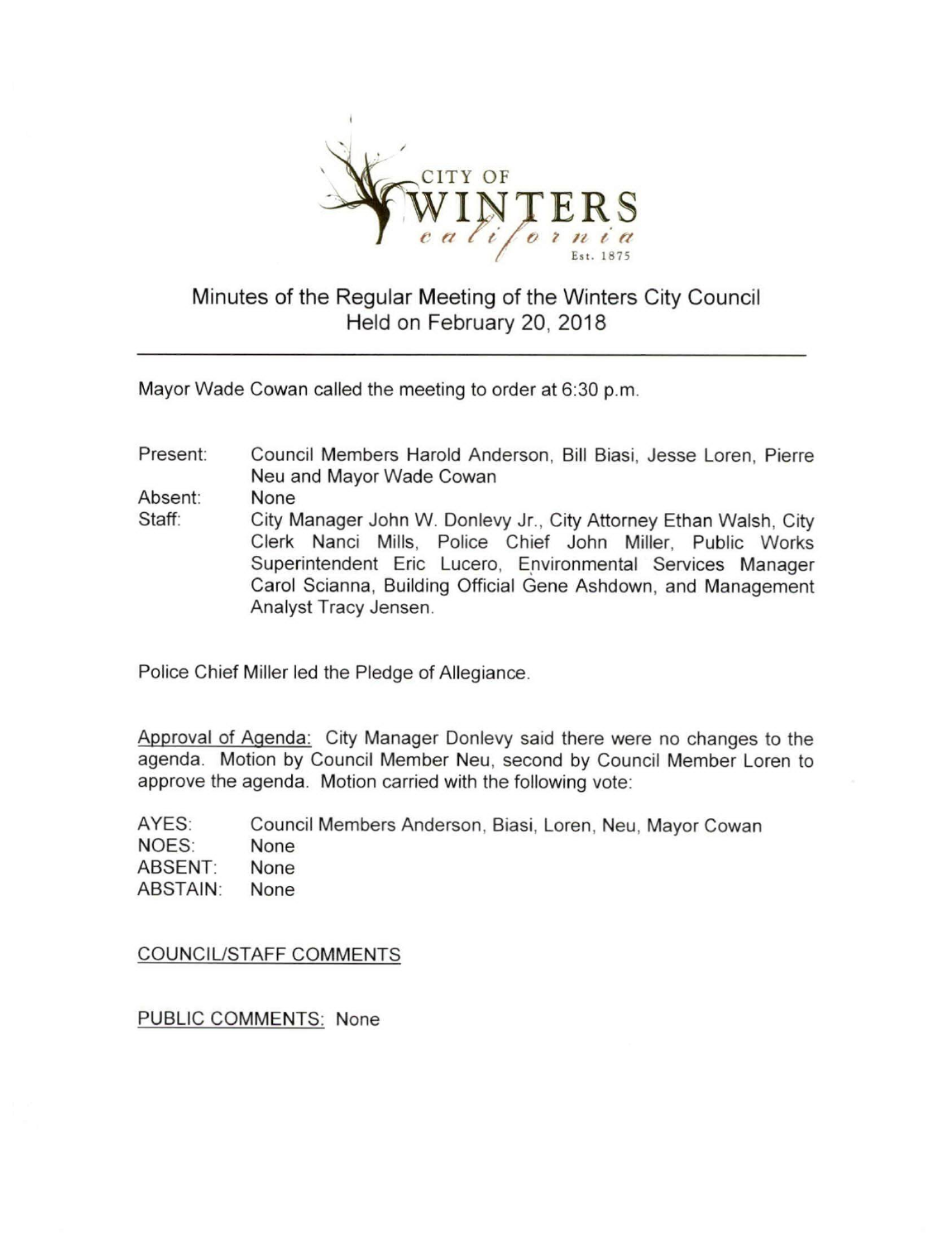CONSENT CALENDAR

- A. Minutes of the Regular Meeting of the Winters City Council Held on Tuesday, February 6, 2018
- B. Resolution 2018-04 Recognizing Putah Creek Council's 30 Year Anniversary
- C. Final Acceptance of Public Improvements for Roundabout on Grant Ave (SR128) at Walnut Lane
- D. Staff Promotion to Mid-Management Position
- E. Street Closure Request and Amplified Sound Permit Application for Coffee Festival to be Held on Saturday, March 24, 2018

City Manager Donlevy gave an overview. Council Member Anderson recused himself from Item E due to a possible conflict of interest. Motion by Council Member Loren, second by Council Member Neu to approve Items A through D on the Consent Calendar. Motion carried with the following vote:

| AYES:         | Council Members Anderson, Biasi, Loren, Neu, Mayor Cowan |
|---------------|----------------------------------------------------------|
| NOES:         | None.                                                    |
| ABSENT:       | None.                                                    |
| ABSTAIN: None |                                                          |

Motion by Council Member Loren, second by Council Member Neu to approve Item E. Motion carried with the following vote:

- AYES: Council Members Biasi, Loren, Neu, Mayor Cowan
- NOES: None
- ABSENT: None
- ABSTAIN: Council Member Anderson

## PRESENTATIONS

City Manager Donlevy introduced Dena Humphrey, the Executive Director of Yolo Emergency Communications Agency, a Joint Powers Authority that was established in 1988. The agency was formed as a consolidated 9-1-1 Public Safety Answering Point (PSAP) to provide dispatch services for police, fire, animal control, public works, and other local government agencies. The governing board includes representatives from Yolo County, the cities of West Sacramento, Winters, and Woodland and the Yocha Dehe Fire Department. YECA currently employs 45 FT employees, and in addition to providing dispatch services, they also provide backup phone support for after hours. They also utilize a third party language line if a dispatcher doesn't speak the same language as the caller.

Mayor Cowan recently toured the YECA facility and said he found it to be extremely impressive. City Manager Donlevy said YECA's dispatch center is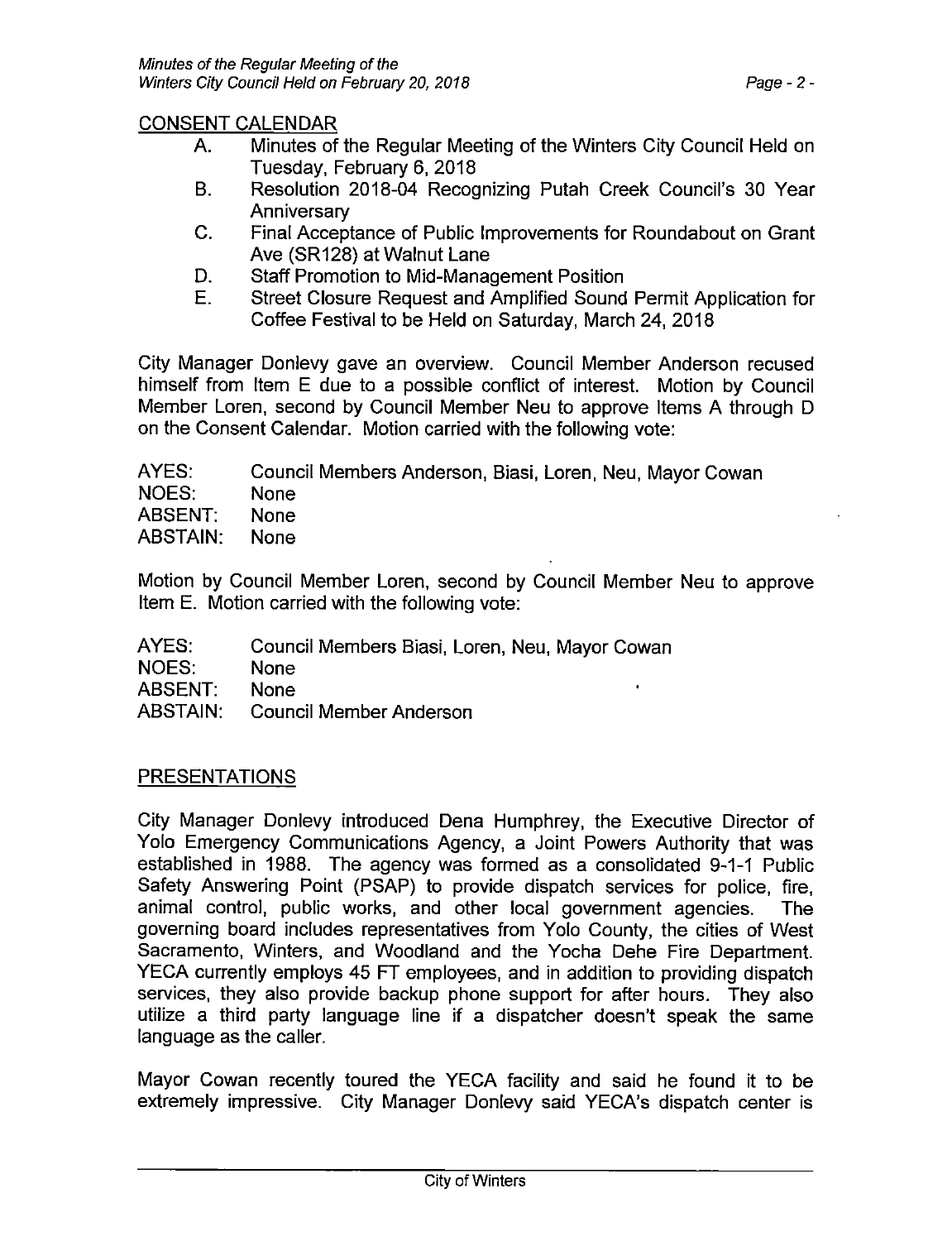nationaily accredited and Dena and her team are highly exceptional. Their dispatchers are heroes who train for 18 months before going "live" and often deal with people on their worst days. Mayor Cowan thanked Dena for the informative power point presentation.

For the second presentation, Environmental Services Manager Carol Scianna read aloud Resolution 2018-04, a resolution recognizing the 30-year anniversary of the Putah Creek Council and presented said resolution to Steve McCord, Board of Directors Chairman and Executive Director Kent Anderson. Also attending were PCC staff members Karen Young, Devi Eden, Amy Williams, and Stream Keeper Rich Marovich.

Mayor Cowan thanked the Putah Creek Council and said they have done nothing but good for the creek and the City of Winters. Steve McCord broke it down into decades: the first decade was controversy, the second decade was about a non profit acting like a non-profit, and the third decade was about hiring staff. He spoke about the evolution of the organization, including 500 volunteers and 2,000 students being taught about the creek, transplanting and the environment. The Putah Creek Council is in the midst of a Prop 1 planning grant for restoration for the rest of the creek and thanked Council for their support.

## DISCUSSION ITEMS

1. Budget Discussion and Department Reorganization of the City's Administrative Services, Human Resources and City Clerk Functions

City Manager Donlevy gave an overview and said Nanci Mills, Director of Administrative Services and City Clerk, has been the cornerstone of our organization for 33 years. Staff modifications will be made but the changes to the budget are not anticipated. Based on Council Member Biasl's question, City Manager Donlevy confirmed the hiring of a Human Resources manager will overlap after recruitment, giving Nanci the opportunity to provide training. Council Member Anderson asked if the City anticipated a cost savings for this new position and City Manager Donlevy said the final savings will be determined, but dropping one position out of Department Head level to Manager Level will be a cost savings. Mayor Cowan thanked City Manager Donlevy for the update and said he was not looking fonward to Nanci's departure.

## CITY OF WINTERS AS SUCCESSOR AGENCY TO THE WINTERS COMMUNITY DEVELOPMENT AGENCY

 $\ddot{\phantom{1}}$ 

1. None